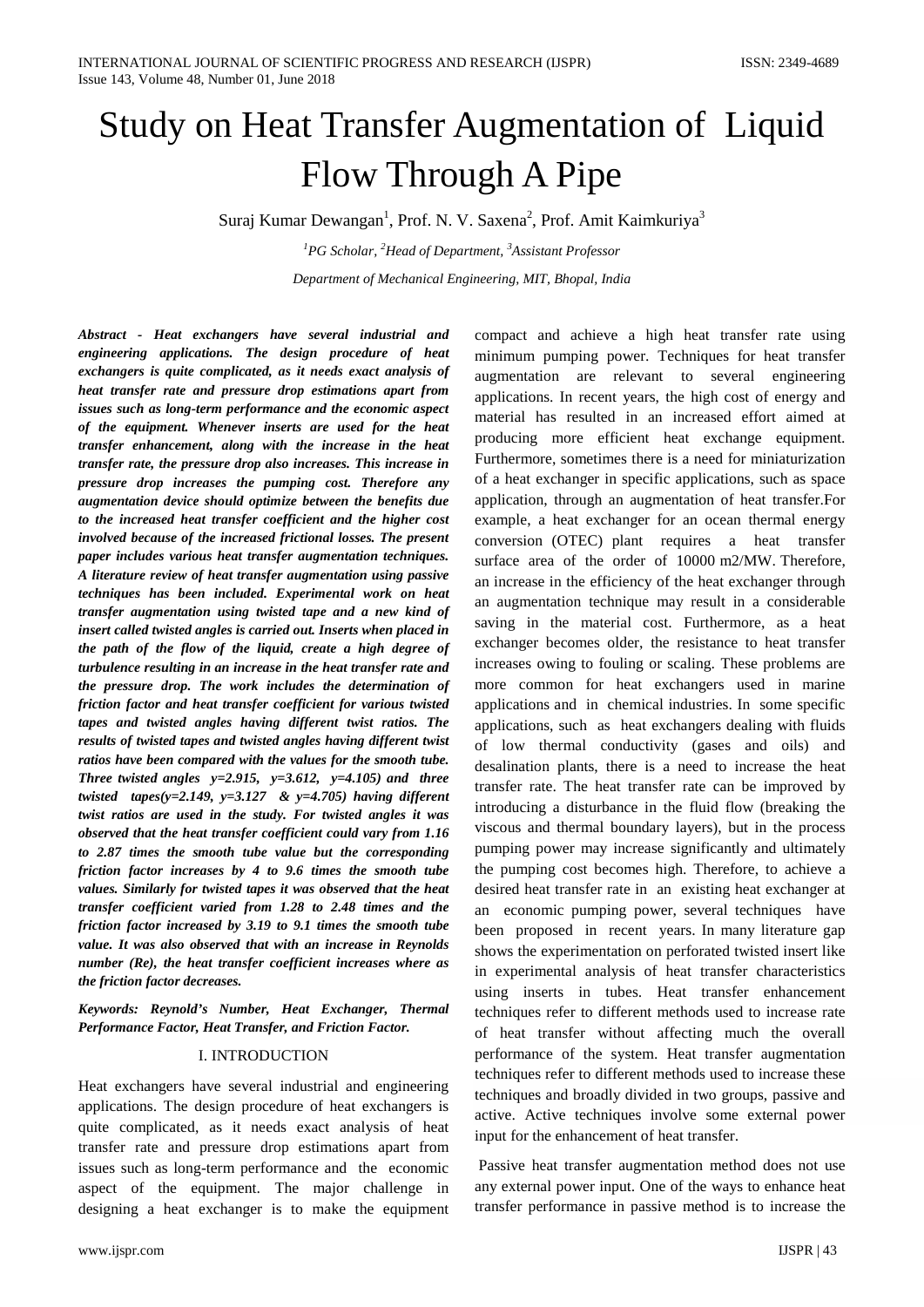effective surface area and residence time of the heat transfer fluid. Use of this technique causes the swirl in the bulk of the fluids and disturbs the actual boundary layer so as to increase surface area, given time and similarly heat transfer coefficient in existing system. Inserts refer to the additional arrangements made as an obstacle to fluid flow so as to augment heat transfer rate.

## II. DIFFERENT TECHNIQUES OF HEAT TRANSFER ENHANCEMENT

Heat transfer enhancement, augmentation deals with the improvement of thermo hydraulic performance of heat exchangers. Different enhancements techniques have been broadly classified as passive and active techniques.

## **A. Active Technique**

The active method involves external power input for the enhancement in heat transfer; for examples it include mechanical aids and the use of magnetic field to disturb the light seeded particles in a flowing stream, etc

## **B. Passive Technique**

The Passive heat transfer augmentation methods does not need any external power input. In the convective heat transfer one of the ways to enhance heat transfer rate is to increase the effective surface area and residence time of the heat transfer fluids. By Using this technique causes the swirl in the bulk of the fluids and disturbs the actual boundary layers which increase effective surface area, residence time and simultaneously heat transfer coefficient increases in an existing system. Methods generally used are, extended surface, displaced enhancements devices, rough surfaces surface tension devices, Inserts requires additional arrangements to make to fluid flow which enhance and augment the heat transfer. The types of inserts are: twisted tape, wire coils, ribs, baffles, plates, helical screw insert, mesh inserts, convergent – divergent conical rings, conical rings etc. Twisted tapes are the metallic strips twisted using some of the suitable techniques as per the required shape and dimension, which are inserted in the flow to enhance the heat transfer. The twisted tape inserts are most suitable and widely used in heat exchangers to enhance the heat transfer. Twisted tape inserts increase heat transfer rates with less friction factor. The use of twisted tapes in a tube gives simple passive technique for enhancing the convective heat transfer by making swirl into the heavy flow which disrupting the boundary layer at the tube surface due to rapidly changes in the surface geometry. Which means to say that such type of tapes induce turbulence and swirl flow which induces inside the boundary layer and which gives better results of heat transfer coefficient and Nusselt number due to the changes in geometry of twisted tape inserts. Simultaneously, the pressure drop inside the tube will be increases when using twisted-tape as an insert. For this a many researchers have

been done by experimentally and numerically to investigate the desired design to achieve the better thermal performance with less frictional losses. The heat transfer enhancement of twisted tapes inserts depends on the Pitch and Twist ratio.

## **C. Compound Enhancement**

When any two or more techniques i.e. passive and active may be employed simultaneously to enhance the heat transfer of any device, which is greater than that of produced by any of those techniques separately, the term known as Compound enhancement technique.

## III REVIEW WORK

**Khwanchit Wangcharee**[2012] in their paper, have made the Techniques to augment heat transfer. They end up with the detailed analysis of heat transfer applications. This introductory chapter on the augmentation of convective heat transfer provides background for the many applications of this "second generation heat transfer technology" cited throughout this volume. The many available augmentation techniques are described, and some representative performance data and correlations.

**A. A. Rabienataj Darji** [2012] also have discussed the comparison of wire coil inserts and twisted tape in their work. It was observed and noted that to disturb the central core flow the twisted tapes are the solutionbut if peripheral annular flow is to be mixed with core flow the wire coil inserts perform better. In context with heat transfer rate they have concluded that twisted tape perform better than the wire coil inserts. In process industries the fluids used have high density because of high viscosity and dirt and thus they need high pumping power. In such cases the pumping power is the important element and is drive to put constraints on selection of passive device. When pumping power is an issue pressure drop adds limitation on type of insert, as twisted tape cause more pressure drop than wire coil inserts.

**C. Thianpong et**. Al [2012] works in the condition of force convection by using twisted tape insert of width 16 mm thicknesses 1.2mm, length 0.5m and twist ratio 5.5, 6.5, 8.5 with circular holes of diameter 6mm and conclude that for Re no.range 2000 to 12000, the Nussult number for twisted tape insert with twist ratio 8.5,6.5 and 5.5 was found to be 23.99%, 25.64% and 29.32% respectively also the Friction factor is increased approximately by 0.20%, 0.2673 % and 0.4545 % with twist ratio 8.5, 6.5 and 5.5 respectively.

**A. E. Kabeel** et. al [2013] Give a Analysis of Heat Transfer in Pipe with Twisted Tape Inserts to understand the effect of change in pitch of twisted tape on the flow physics, results of Re no.800 and twist ratio 2, 3, 4 and 5 are considered and conclude the variation of twist ratio and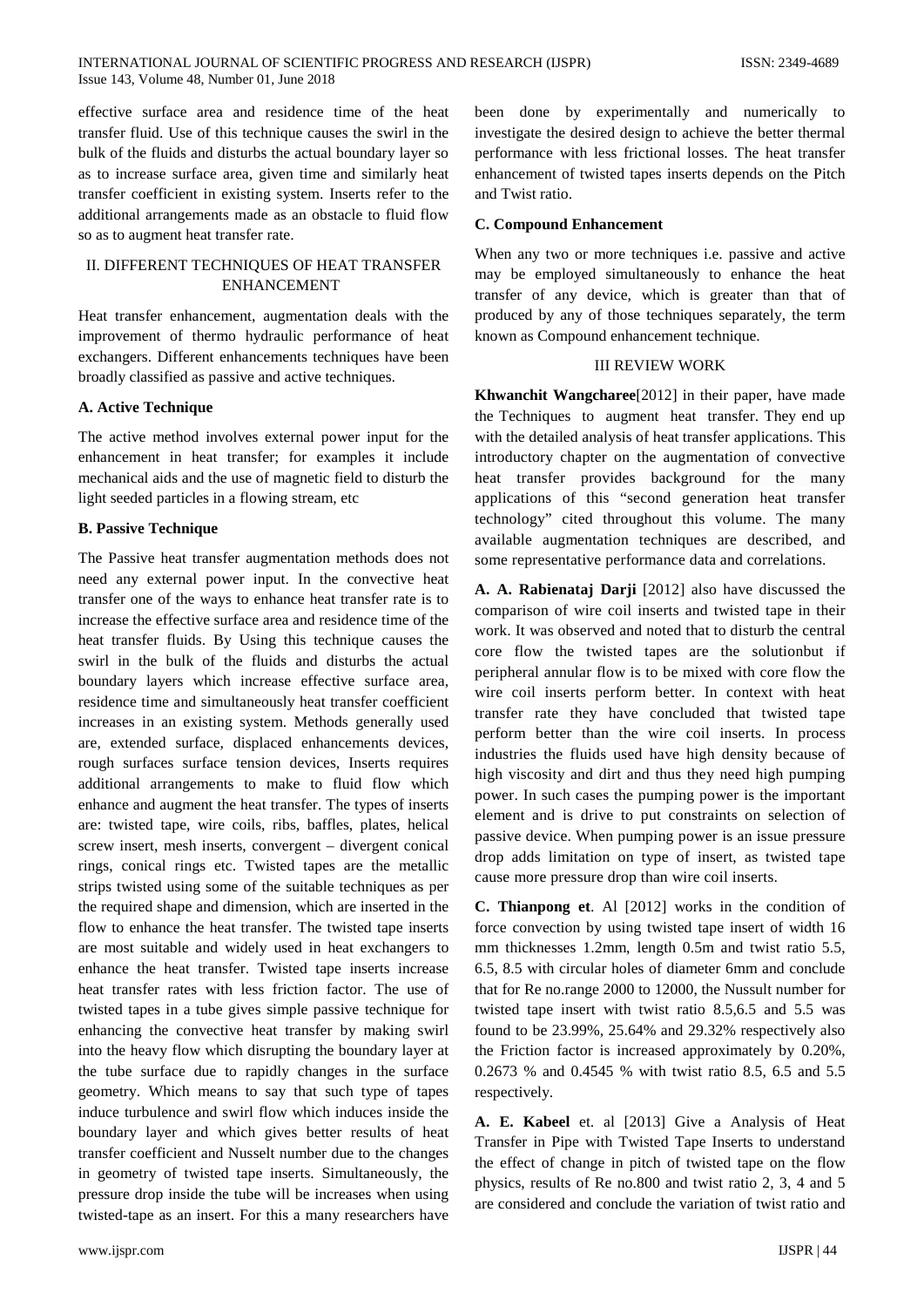Re no.on heat transfer and flow characteristics using twisted tape inserts and also the heat transfer increases with decrease in twist ratio and increase in Reynolds number.

**M. M. K. Bhuiya** et. al [2013] found in double pipe heat Exchanger of diameter 0.015 m and length of 2.5 m with variable twisted type insert in ANSYS fluent that a trend of increase in heat transfer with the provision of insert on the heat exchanger. The heat transfer was found to increase as the Re no.was varied over the range. The result shows that effect of insert on the enhancement of heat transfer depends on both the pattern of insert and Re no.of the flow.

**Heyder Maddah, Nahid ghasemi** [2014] Twisted tape is widely used heat transfer enhancement technique. Present paper argues the underlying physical phenomenon of heat transfer and fluid flow through a pipe with twisted tape inserts. Effect of twist ratio for  $2.0 \le p/d \le 5.0$  and Reynolds number for  $800 \le \text{Re} \le 2000$  (where p/d is the pitch ratio and Re is Reynolds number) on Nusselt number and friction factor have been numerically obtained. It is noticed that decrease in twist ratio promotes radial convection while increase in Reynolds number promotes axial convection. This is evident through understanding the variation of velocities and temperature across a particular section; especially near the wall. enhancement of heat transfer. However, the friction factor of the tube with the coiled wire insert also increases.

**B. Silapakijwongkul** [2015] In this work, effect of the tapes twisted in clockwise and counterclockwise arrangement (C-CC arrangement) on heat transfer and friction factor characteristics in a double pipe heat exchanger was investigated experimentally. The mean heat transfer rates obtained from using C-CC twisted-tape arrangement and original twisted-tape arrangement are found to be 219% and 204%, respectively over the plain tube.

**C. Thianpong**[2015] This paper describes heat transfer enhancement attributed to helically twisted tapes (HTTs). Each helically twisted tape was fabricated by twisting a straight tape to form a typical twisted tape then bending the twisted tape into a helical shape. The experiments were performed using HTTs with three twist ratios (y/W) of 2, 2.5 and 3, three helical pitch ratios (p/D) of 1, 1.5 and 2 for Reynolds number between 6000 and 20,000. The conventional helical tape (CHT) was also tested for comparison. The obtained results reveal that at similar conditions (y/W and p/D.

**P. Eiamsa-ard** [2016] The effect of inserts on the performance of heat transfer during flow through pipes with dual twisted tape inserts. A detailed literature survey on the use of twisted tape inserts and computation thermal properties of twisted tapes is presented. CFD simulations to study the behaviour of fluid during heat transfer when

flowing through pipes with dual twisted tape inserts. Results of these simulations are discussed in the paper.

**Halit das, veyselozceyhan** [2017] Influence of helical tapes inserted in a tube on heat transfer enhancement is studied experimentally. The maximum Nusselt number may be increased by 160% for the full-length helical tape with cantered-rod, 150% for the full length helical tape without rod and 145% for the regularly-spaced helical tape,  $s = 0.5$ , in comparison with the plain tube.

## IV PROBLEM IDENTIFICATIONS

From the study of various research papers we have obtained the following problems:

- 1. Geometry was not suitable for higher heat transfer.
- 2. The main concern for the equipment design is to minimize the flow resistance while enhancing the heat transfer coefficient.
- 3. Performance of heat exchangers can be improved by many augmentation techniques but increase in pressure drop is always a barrier for heat transfer enhancement.

# V RESEARCH OBJECTIVES

Heat transfer can also be enhanced by using coiled inserts these coiled inserts acts as a turbulence generator. The use of this generated turbulence is expected to create the tangential velocity to prolong residence time of the flow and to enhance the tangential and radial fluctuation. The objectives of this work are to:

- 1. Enhance the heat transfer with respect to plain tube.
- 2. Reduce the cost and size of heat exchanger.
- 3. Decrease pumping power requirement.

## VI METHODOLOGY

- Make sure the components and instruments are connected properly with the experimental set up for proper operation.
- For rotameter calibration, water is collected in a bucket Weight of water collected & time of collection is noted to calculate mass flow rate of water.
- A minimum of 3 readings are taken for each flow rate & average flow rate is used for calculations.
- Twist  $Ratio(y)$  of the twisted tapes were calculated.

Twist Ratio,  $y=H/d_i$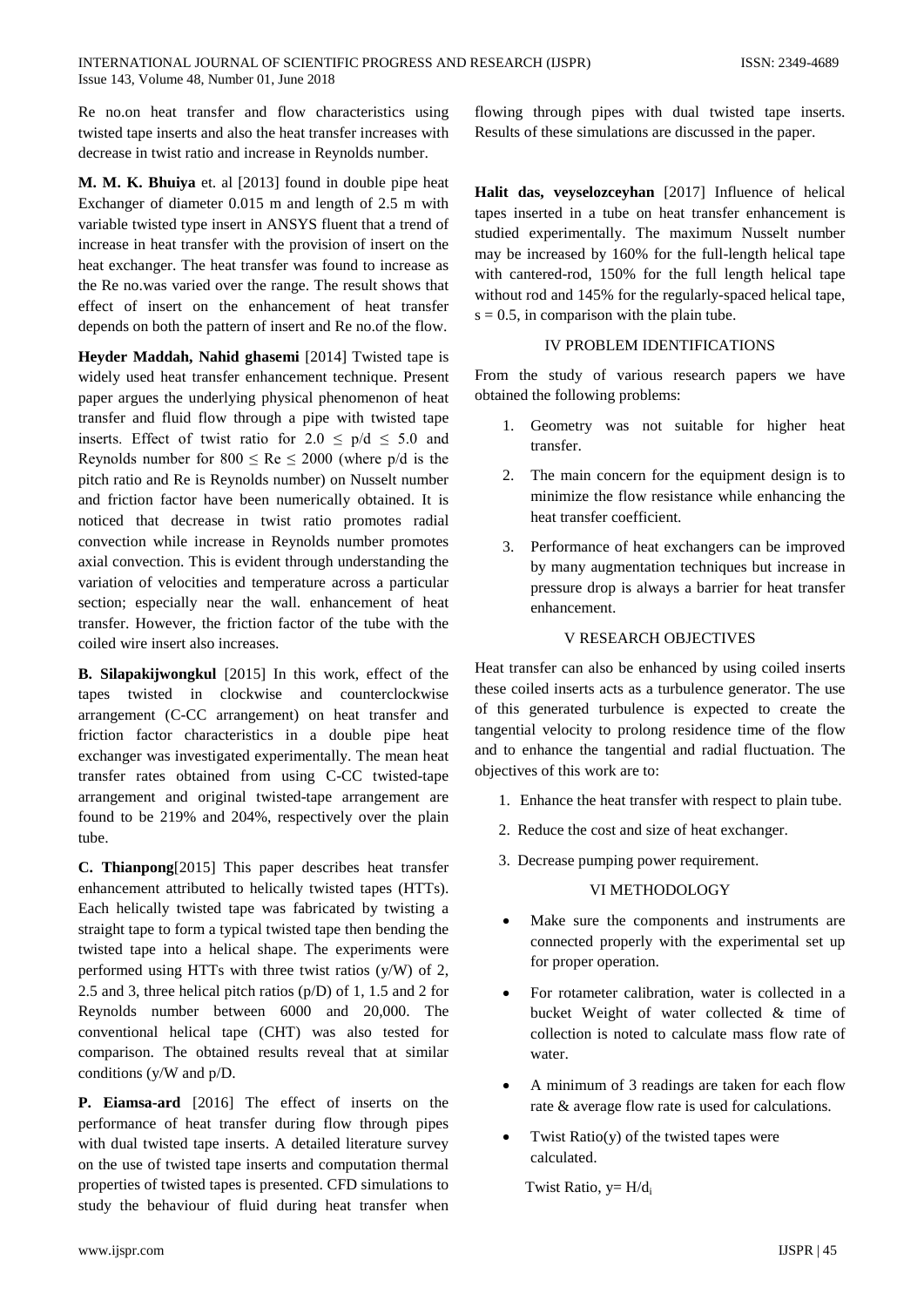Where  $H =$  Linear distance of the tape for  $180^{\circ}$ rotation

 $d_i$  = Inner diameter of pipe

- Before starting the experimental study on friction & heat transfer in heat exchanger using inserts, standardization of the experimental setup is done by obtaining the friction factor & heat transfer results for the smooth tube & comparing them with the standard equations available.
- For friction factor determination: Pressure drop is measured for each flow rate with the help of manometer at room temperature.
- After confirmation of validity of experimental values of friction factor & heat transfer coefficient in smooth tube with standard equations, friction factor & heat transfer studies with inserts were conducted.

## VII RESULT & ANALYSIS

It was observed that for Re> 3400 i.e., in turbulent region f is nearly equal to fo. For very low Re (Re < 3400) the observed height difference in the manometer was very small, resulting in a larger deviation. The friction factor relation used was

 $f = 16$ /Re (For Re<2100)

 $f = 0.046 \times \text{Re}^{-0.2}$  (For Re>2100)

• Friction factor Vs Reynold No. for Tube with twisted tape insert It is observed that friction factor increases as the degree of twist in the twisted tapes increases which is indicated by a lower value of twist ratio, Hence the pressure drop increases accordingly i.e,



Figure 1: Friction factor Vs Re . for Tube with twisted tape insert

• Friction factor Vs Reynold No. for Tube with twisted angle tape insert It is also observed that friction factor increases as the degree of twist in the twisted angles increases which is increased accordingly.



Figure 2: Friction factor Vs Re . for Tube with twisted angle tape insert

• Heat transfer coefficient Vs Reynold No. for tube with twisted tap insert .The heat transfer coefficient (film and overall) increases as the twist in the inserts increases (i.e. with decreasing twist ratio).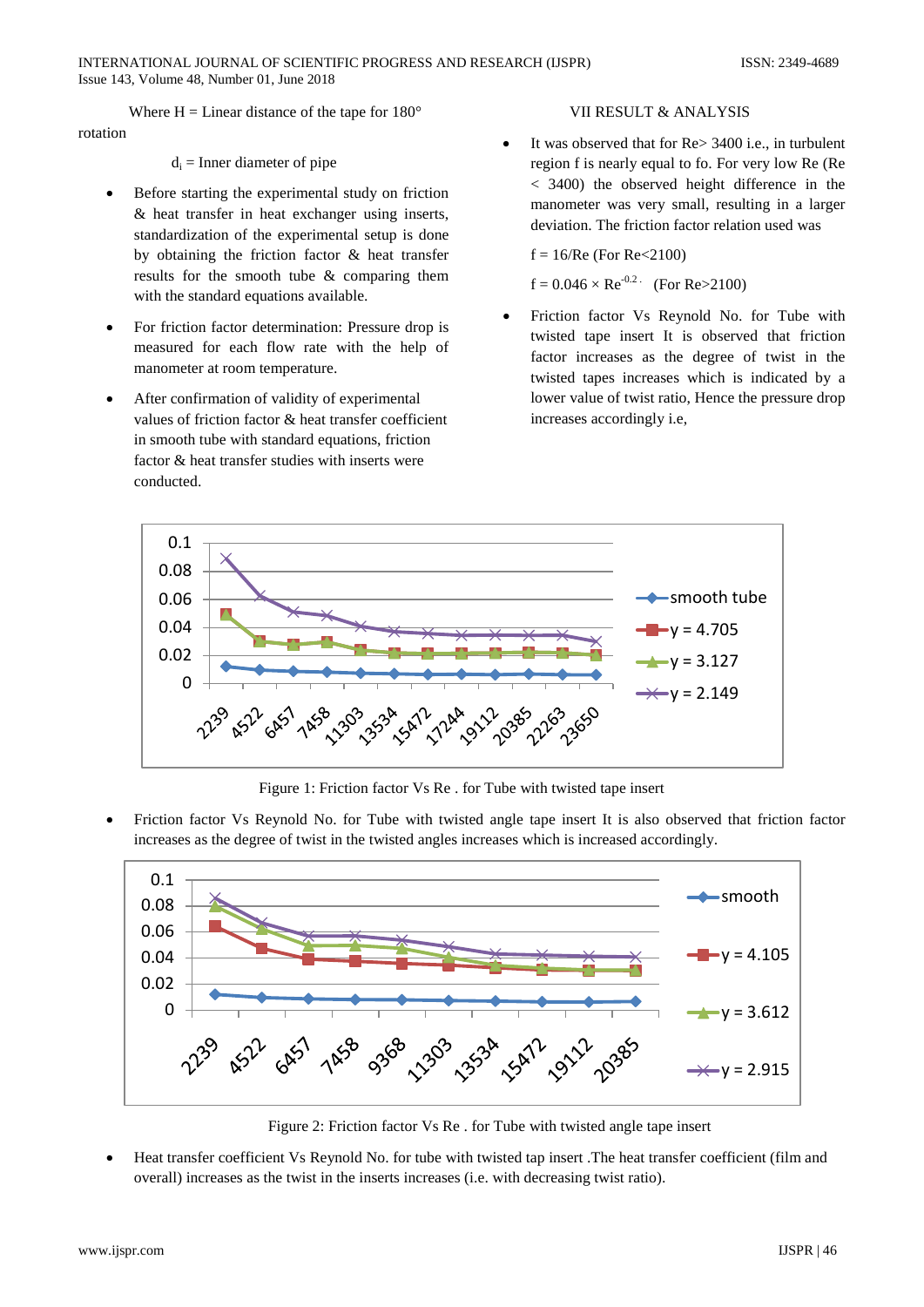

Figure 3: Heat transfer coefficient Vs Re for tube with twisted tap insert

• Heat transfer coefficient Vs Reynold No. for tube with twisted angle tape The heat transfer coefficient increases as the twist in the inserts increases (i.e. with decreasing twist ratio) as found in the case of twisted tapes.



Figure 4: Heat transfer coefficient Vs Re for smooth tube and twisted angle tape



Figure 5: Comparison between twisted angle and twisted tape

## VIII CONCLUSION & FUTURE SCOPE

- 1. The pressure drop and the heat transfer coefficient increase as the degree of twist in the tapes and angles goes on increasing.
- 2. For almost the same twist ratio, twisted angles show greater friction factor and heat transfer

coefficient than the twisted tapes, because of higher degree of turbulence generated.

3. The range of  $f_a/f_0$  and R1 values for the twisted angle and twisted tapes are shown in the table 1 and table 2 respectively.